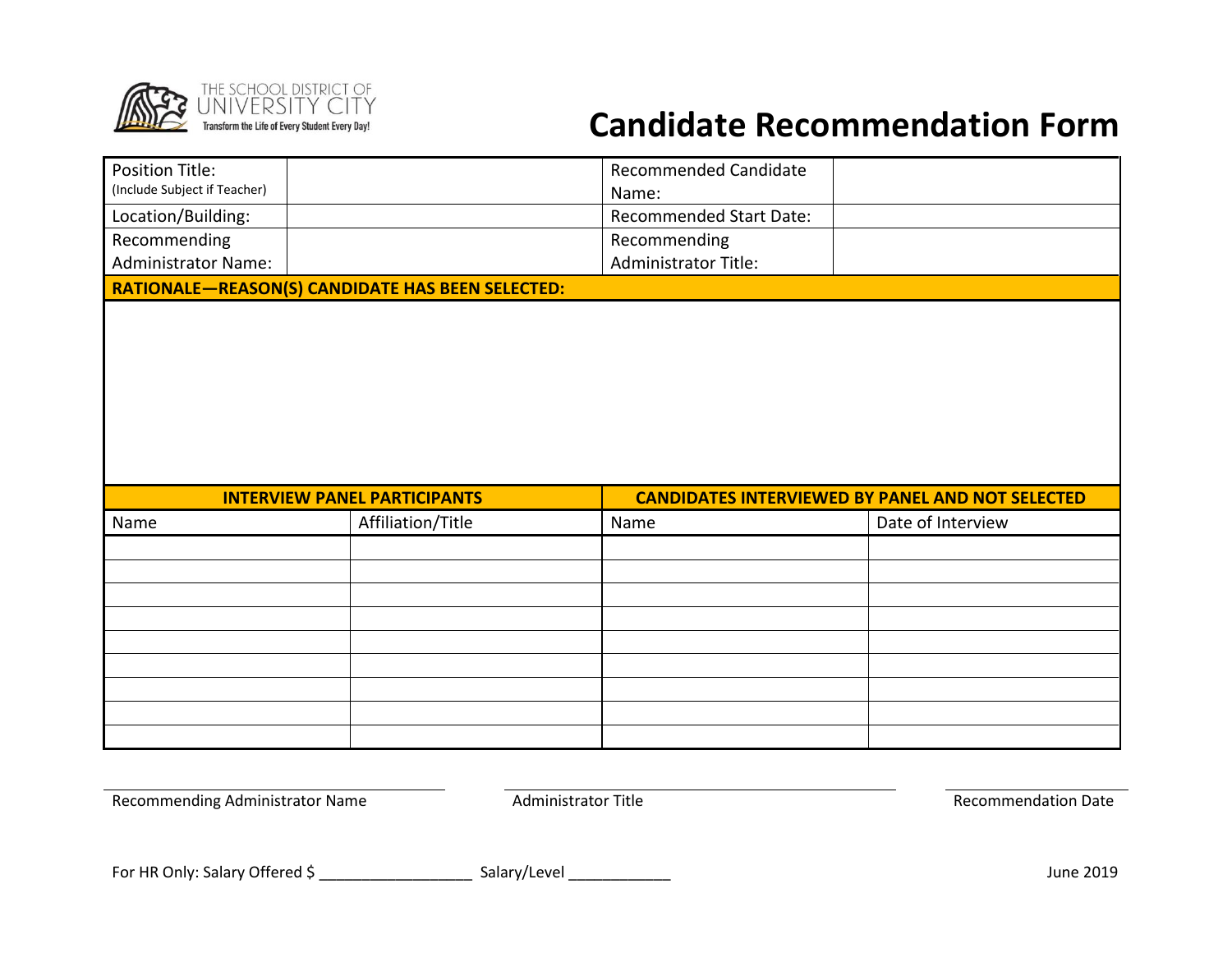

## **Candidate Reference Check**

| This form will need to be submitted with the completed candidate recommendation form. Please<br>contact the applicant's most recent direct supervisor. |                                              |                                     |                                                          |                                                                               |           |  |  |  |  |  |
|--------------------------------------------------------------------------------------------------------------------------------------------------------|----------------------------------------------|-------------------------------------|----------------------------------------------------------|-------------------------------------------------------------------------------|-----------|--|--|--|--|--|
|                                                                                                                                                        | Candidate Name: ___                          |                                     |                                                          | Date Completed:                                                               |           |  |  |  |  |  |
|                                                                                                                                                        |                                              |                                     | <b>Hiring Manager Completing Reference Check:</b>        |                                                                               |           |  |  |  |  |  |
|                                                                                                                                                        |                                              | <b>Supervisor's Name and Title:</b> |                                                          |                                                                               |           |  |  |  |  |  |
| 1.                                                                                                                                                     |                                              |                                     | What position and responsibilities did this person hold? |                                                                               |           |  |  |  |  |  |
| How well would you say this person responds to supervision?<br>2.                                                                                      |                                              |                                     |                                                          |                                                                               |           |  |  |  |  |  |
|                                                                                                                                                        | Poor                                         | Fair                                | Good                                                     | Very Good                                                                     | Excellent |  |  |  |  |  |
| 3.                                                                                                                                                     | How would you rate this person's attendance? |                                     |                                                          |                                                                               |           |  |  |  |  |  |
|                                                                                                                                                        | Poor                                         | Fair                                | Good                                                     | Very Good                                                                     | Excellent |  |  |  |  |  |
| 4.                                                                                                                                                     |                                              |                                     | How would you rate this person's dependability?          |                                                                               |           |  |  |  |  |  |
|                                                                                                                                                        | Poor                                         | Fair                                | Good                                                     | Very Good                                                                     | Excellent |  |  |  |  |  |
| 5.                                                                                                                                                     |                                              |                                     |                                                          | How would you rate this person's willingness to assume responsibility?        |           |  |  |  |  |  |
|                                                                                                                                                        | Poor                                         | Fair                                | Good                                                     | Very Good                                                                     | Excellent |  |  |  |  |  |
| 6.                                                                                                                                                     | Poor                                         | Fair                                | Good                                                     | How would you rate this person's ability to follow instructions?<br>Very Good | Excellent |  |  |  |  |  |
| 7.                                                                                                                                                     |                                              |                                     | How would you rate this person's quality of work?        |                                                                               |           |  |  |  |  |  |
|                                                                                                                                                        | Poor                                         | Fair                                | Good                                                     | Very Good                                                                     | Excellent |  |  |  |  |  |